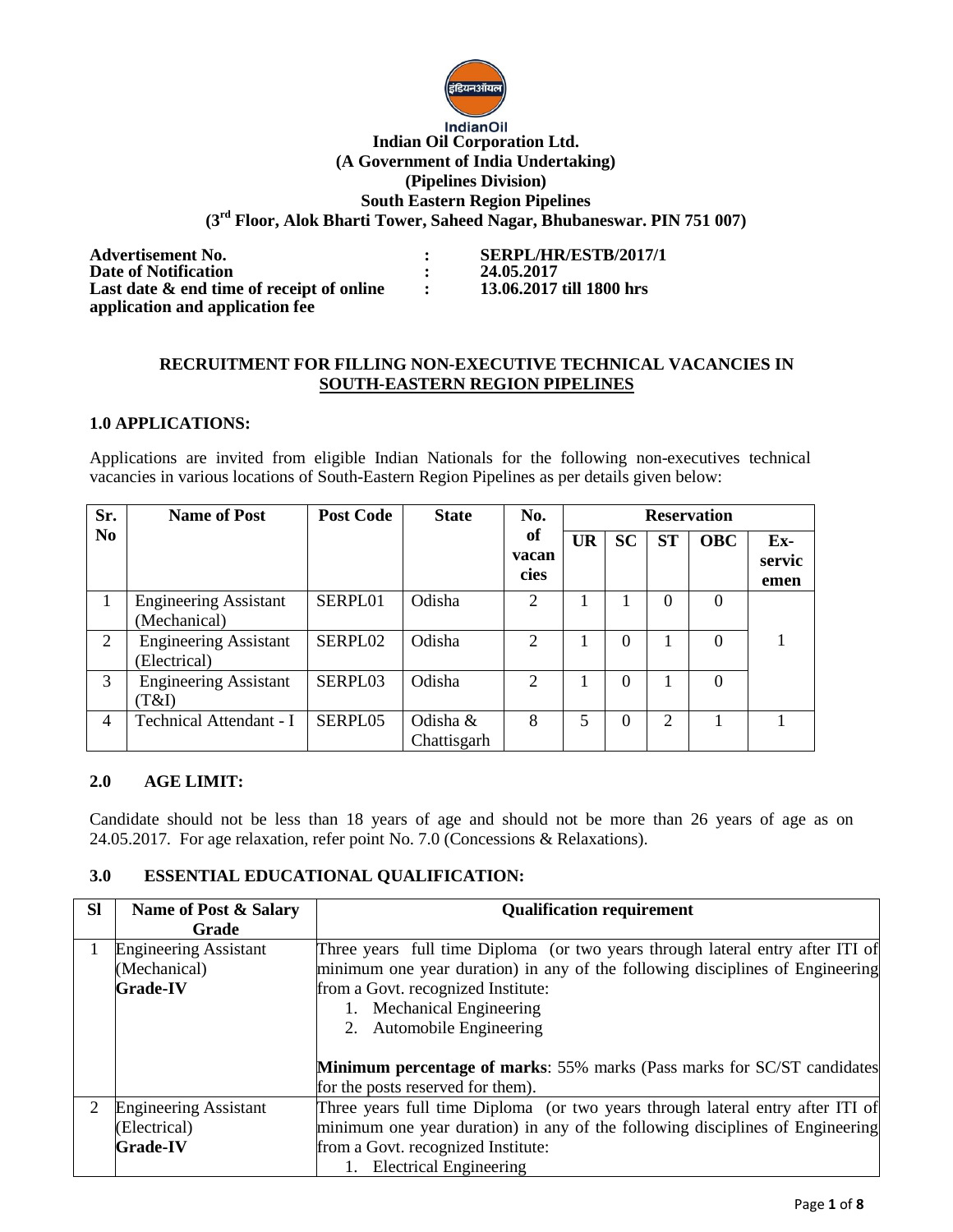|   |                       | 2. Electrical & Electronics Engineering                                                                    |  |  |  |
|---|-----------------------|------------------------------------------------------------------------------------------------------------|--|--|--|
|   |                       |                                                                                                            |  |  |  |
|   |                       | <b>Minimum percentage of marks:</b> 55% marks (Pass marks for SC/ST candidates)                            |  |  |  |
|   |                       | for the posts reserved for them).                                                                          |  |  |  |
| 3 |                       | Engineering Assistant (T&I) Three years full time Diploma (or two years through lateral entry after ITI of |  |  |  |
|   | <b>Grade-IV</b>       | minimum one year duration) in any of the following disciplines of Engineering                              |  |  |  |
|   |                       | from a Govt. recognized Institute:                                                                         |  |  |  |
|   |                       | 1. Electronics & Communication Engineering                                                                 |  |  |  |
|   |                       | 2. Electronics & Telecommunication Engineering                                                             |  |  |  |
|   |                       | 3. Electronics & Radio Communication Engineering                                                           |  |  |  |
|   |                       | Instrumentation & Control Engineering<br>4.                                                                |  |  |  |
|   |                       | 5. Instrumentation & Process Control Engineering                                                           |  |  |  |
|   |                       | 6. Electronics Engineering                                                                                 |  |  |  |
|   |                       |                                                                                                            |  |  |  |
|   |                       | <b>Minimum percentage of marks:</b> 55% marks (Pass marks for SC/ST candidates)                            |  |  |  |
|   |                       | for the posts reserved for them)                                                                           |  |  |  |
| 4 | Technical Attendent-1 | Matric / 10th pass and ITI pass from a Govt. recognized Institute in the specified                         |  |  |  |
|   | <b>Grade-I</b>        | ITI Trades and duration as mentioned below* from a Govt. recognized                                        |  |  |  |
|   |                       | Institute/Board.                                                                                           |  |  |  |
|   |                       | Candidates should possess <i>Trade Certificate / National Trade Certificate (NTC)</i>                      |  |  |  |
|   |                       | issued by SCVT/NCVT.                                                                                       |  |  |  |

#### **\*ITI Trades & minimum duration of course**

For the posts of Technical Attendant in Salary Grade-I, candidate should possess Matric/10<sup>th</sup> pass certificate and final ITI marks sheet indicating marks of all semesters/years and Trade Certificate/ National Trade Certificate issued by SCVT/NCVT in any of the following Trades with minimum duration as mentioned in years:

| <b>Sl</b>      | <b>ITI Trade</b>                           | Minimum duration of course (in years) |
|----------------|--------------------------------------------|---------------------------------------|
|                | Electrician                                |                                       |
| $\mathfrak{D}$ | <b>Electronic Mechanic</b>                 | 2                                     |
| 3              | Fitter                                     |                                       |
| 4              | <b>Instrument Mechanic</b>                 | 2                                     |
| 5              | Instrument Mechanic (Chemical Plant)       | っ                                     |
| 6              | Machinist/Machinist (Grinder)              | 2                                     |
| 7              | Mechanic-cum-Operator Electronics          | $\overline{2}$                        |
|                | <b>Communication System</b>                |                                       |
| 8              | Turner                                     | ↑                                     |
| 9              | Wiremen                                    | 2                                     |
| 10             | Draughtsman (Mechanical)                   | 2                                     |
| 11             | Mechanic Industrial Electronics            | $\overline{2}$                        |
| 12             | Information Technology & ESM               | ↑                                     |
| 13             | Mechanic (Refrigeration & Air Conditioner) | ↑                                     |
| 14             | Mechanic (Diesel)                          |                                       |

# **4.0 PAY & PERKS:**

- 1) Salary Grade for the post of Engineering Assistant (Mechanical), Engineering Assistant (Electrical) and Engineering Assistant (T&I) shall be Grade IV in the Pay Scale of Rs. 11900-32000.
- 2) Salary Grade for the post of Technical Attendant-I shall be Grade I in the Pay Scale of Rs.10500-24500.
- 3) Basic Pay, D.A., HRA and such other benefits shall be admissible as per the rules of the Corporation.

# **5.0 CUT OFF DATE :**

The cut-off date for age, qualification etc. shall be reckoned as on **24.05.2017.**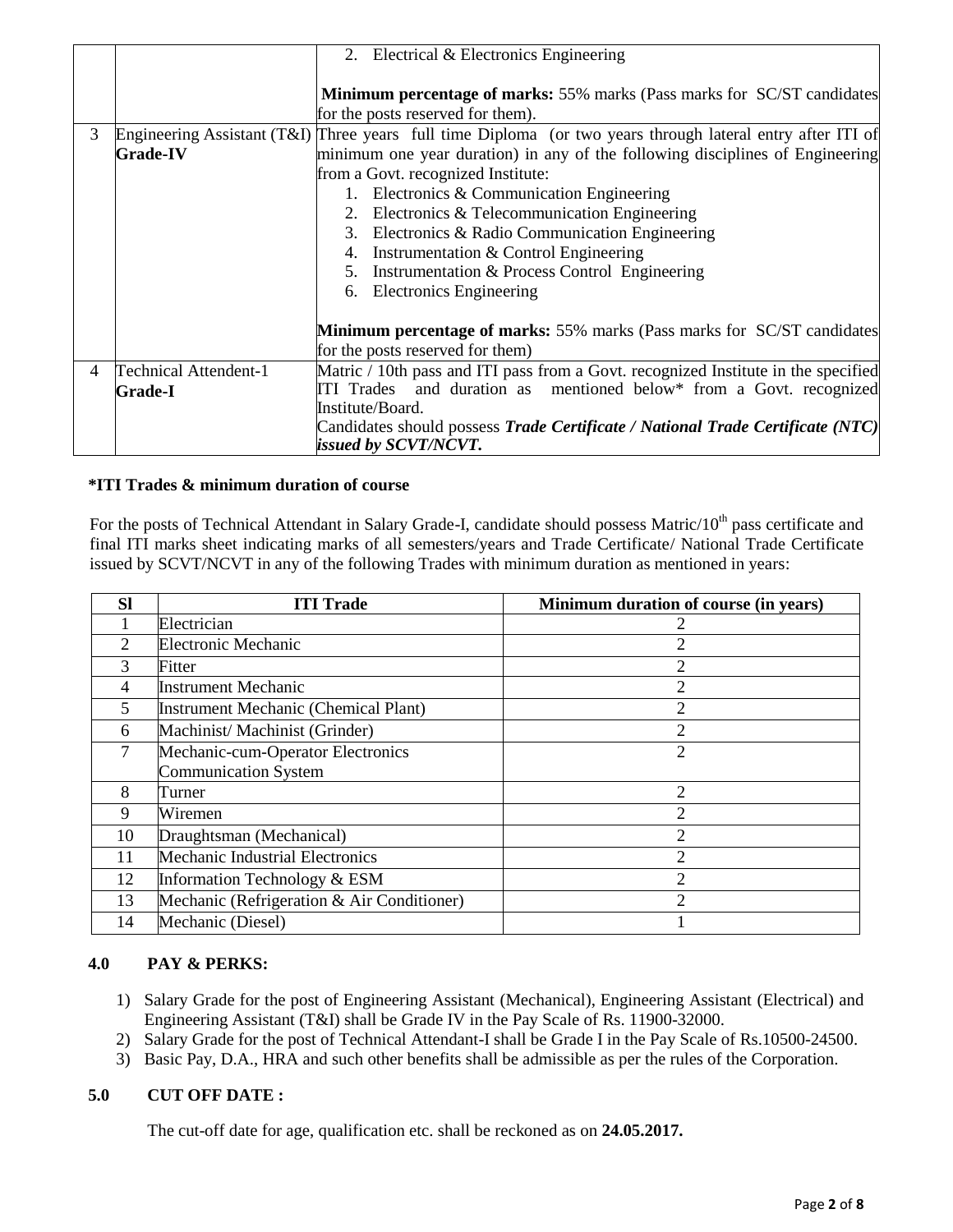#### **6.0 APPLICATION FEE:**

- 1) Candidates belonging to General and OBC categories are required to remit Rs.100/- as application fee. SC/ST candidates are exempted from payment of Application Fee.
- **2) The fee is to be paid through online mode only through SBI collect as indicated in Pipelines Recruitment portal. No other mode of fee payment would be acceptable.**
- **3) The Bank Charges/transaction fee/service tax etc., as applicable, while making fee, is to be borne by the candidate.**
- 4) Fees, once paid, will not be refunded under any circumstances.
- 5) Candidate has to ensure that the online payment of application fee has been made successfully which can be checked from payment history tab in SBI collect portal after making payment. IOCL shall not be responsible for any unsuccessful payments.
- 6) The candidate has to carefully enter the same Registration Number (received after Part-1 Registration in the online Recruitment Portal), Name, Date of Birth, Mobile Number and e-mail id while making the online payment in SBI Collect, to ensure correct linking of the application fee paid, with the registration number.
- 7) Application of candidates for whom the online payment of application fee is not received by IOCL by the last date of receipt of applications, shall not be considered for selection process.

# **7.0 CONCESSIONS & RELAXATIONS :**

- 1) Minimum age requirement is 18 years and upper age limit is 26 years as on 24.05.2017.
- 2) Upper age relaxation of 5 years to SC/ST candidates and 3 years to OBC (Non-creamy layer) candidates shall be available **for the posts reserved for them only**, as per Govt. Of India guidelines.
- 3) Age relaxation to Ex-servicemen candidates (ExSM) would be provided as per rules.
- 4) SC/ST candidates are exempted from payment of application fee irrespective of the posts reserved for them or not.
- 5) Only pass marks are required in prescribed induction level qualification for SC/ST candidates against reserved posts.
- 6) Relaxation of 10% in the minimum qualifying marks in Written Test for SC/ST and ex-servicemen candidates would be provided against reserved posts.
- 7) Outstation SC/ST candidates appearing for written test will be reimbursed single second class railway fare from the nearest railway station of the mailing address to the place of test and back by the shortest route on production of ticket and proof of caste certificate, provided the distance is not less than 30 KMs. The reimbursement will be made through banking mode only and hence the candidate needs to inform the bank account number along with the IFSC code of the concerned branch at the time of filling of online application.

*Note: SC/ST/OBC candidates applying against un-reserved posts shall be considered against general standards of merit and no relaxation in age, qualification cut-off marks, cut-off marks prescribed in various selection process of above posts etc shall be extended to them.*

# **8.0 SELECTION METHODOLOGY:**

- 1) Selection process shall consist of Written Test and Skill/Proficiency/Physical Test (SPPT).
- 2) Skill/Proficiency/Physical Test (SPPT) shall be qualifying in nature only.
- 3) Final merit list shall be prepared based on the marks secured in Written Test of only those candidates who are considered FIT in SPPT.
- 4) Candidate has to secure a minimum of 40% marks in Written Test to qualify for SPPT. For SC/ST/EXSM candidates, minimum qualifying marks shall be 30% against the reserved posts only.
- 5) Candidates, who secure minimum qualifying marks in the Written Test, shall be shortlisted for Skill/Proficiency/Physical Test (SPPT) in the ratio of 1:5 i.e. first 5 candidates with the highest score in written test shall be called for SPPT for one vacancy.
- 6) If there is a tie of scores in written test marks, then all candidates with the same score shall be short-listed for SPPT.
- 7) In case where number of candidates who qualify in Written Test are less than the required ratio, all the candidates who have scored minimum qualifying marks in Written Test will be shortlisted for SPPT.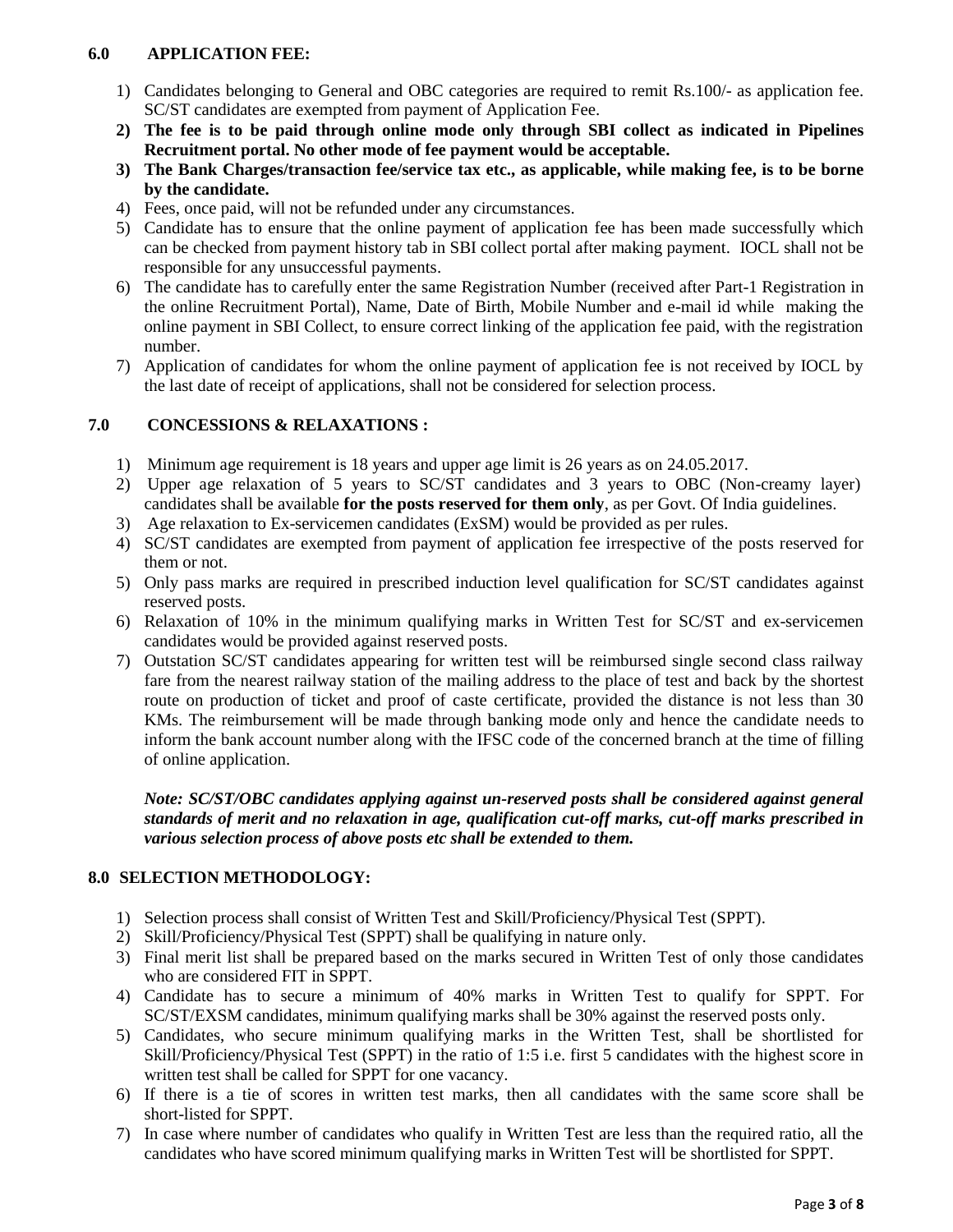- 8) The documents shall be checked for only those candidates who qualify in the Written Test and are shortlisted for SPPT, on the day of SPPT. Only those candidates shall be allowed to appear in SPPT whose documents are found in order.
- 9) If all shortlisted candidates are found ineligible before the SPPT stage on account of not meeting the eligibility criteria of qualification, age etc., then next 5 candidates who have qualified in the Written Exam in the order of merit, shall be called for the SPPT, as available. If less than 5 qualified candidates are available, then as many available shall be called for SPPT. If there is a tie of score for the 5th ranked person, then all such qualified candidates shall be called who are tied on that score, even if it exceeds the number of candidates from 5.
- 10) If after the SPPT all candidates who have appeared in the SPPT are found to be UNFIT, then the next 5 candidates as available, who have qualified in the written Test as per the order of merit, shall be called for the SPPT to fill up the post. If less than 5 qualified candidates are available, then as many available shall be called for SPPT. If there is a tie of score for the  $5<sup>th</sup>$  rank position, then all such qualified candidates shall be called who are tied on that score, even if it exceeds the number of candidates from 5.
- 11) If only one candidate qualifies in the SPPT and he/she does not join after issuance of offer of appointment, then next 5 candidates as available who qualified in the Written Test as per the order of merit, shall be called for SPPT to fill up the post. If less than 5 qualified candidates are available, then as many available shall be called for SPPT. If there is a tie of score for the  $5<sup>th</sup>$  position, then all such qualified candidates shall be called who are tied on that score, even if it exceeds the number of candidates from 5.

### **9.0 WRITTEN TEST MODALITY:**

- 1) Written Test shall be held tentatively on 09.07.2017 (Sunday) at Bhubaneswar.
- 2) Written Test shall be of Objective Type Multiple Choice Questions (MCQ's) consisting of 4 options with one correct option. Candidate has to choose the correct option.
- 3) There shall be 100 questions in the Written Test and total marks shall be 100. Each correct answer shall carry 1 mark.
- 4) For the post of Engineering Assistants, out of 100 objective type questions, 75 questions shall be from the concerned engineering discipline of Diploma level and 25 questions on General Aptitude and Reasoning, General English, Numerical Aptitude and General Knowledge etc.
- 5) For the post of Technical Attendants, out of 100 objective type questions, 75 questions shall be on Technical discipline from General Science and on basic ITI trades like Motor Mechanic, Electrical, and Fitter etc. The remaining 25 questions will be asked on General Aptitude and Reasoning, General English, Numerical Aptitude and General Knowledge.
- 6) There shall be no negative marking for wrong answers.
- 7) Duration of Written Test shall be of 90 minutes.

# **10.0 SKILL/PROFICENCY/PHYSICAL TEST (SPPT) MODALITY**

In SPPT, the technical skill/proficiency /physical ability to handle/operate the tools / equipments of the respective engineering discipline of the shortlisted candidates shall be assessed. Final Merit List however, shall be prepared based on Written Test marks only of those candidates who are declared FIT in SPPT.

# **11.0 PRE-EMPLOYMENT MEDICAL FITNESS**

- 1) Appointment of selected candidates is subject to his/her being declared medically fit as per the requirement of the Corporation. Finally selected candidates shall be allowed to join only after their submitting pre-employment medical fitness certificate and fulfilling other conditions mentioned in the offer of appointment.
- 2) Candidates are advised to ensure that they are Medically Fit as per IndianOil's Pre-Employment Medical Standard. Candidates are advised to go through the "Guidelines and Criteria for Physical Fitness for Pre - employment Medical examination" before they commence the application process. The guidelines are available in the following link: [https://www.iocl.com/PeopleCareers/Pre](https://www.iocl.com/PeopleCareers/Pre-employment_Guiding_Principles11th_mar_2011.pdf)employment Guiding Principles11th mar 2011.pdf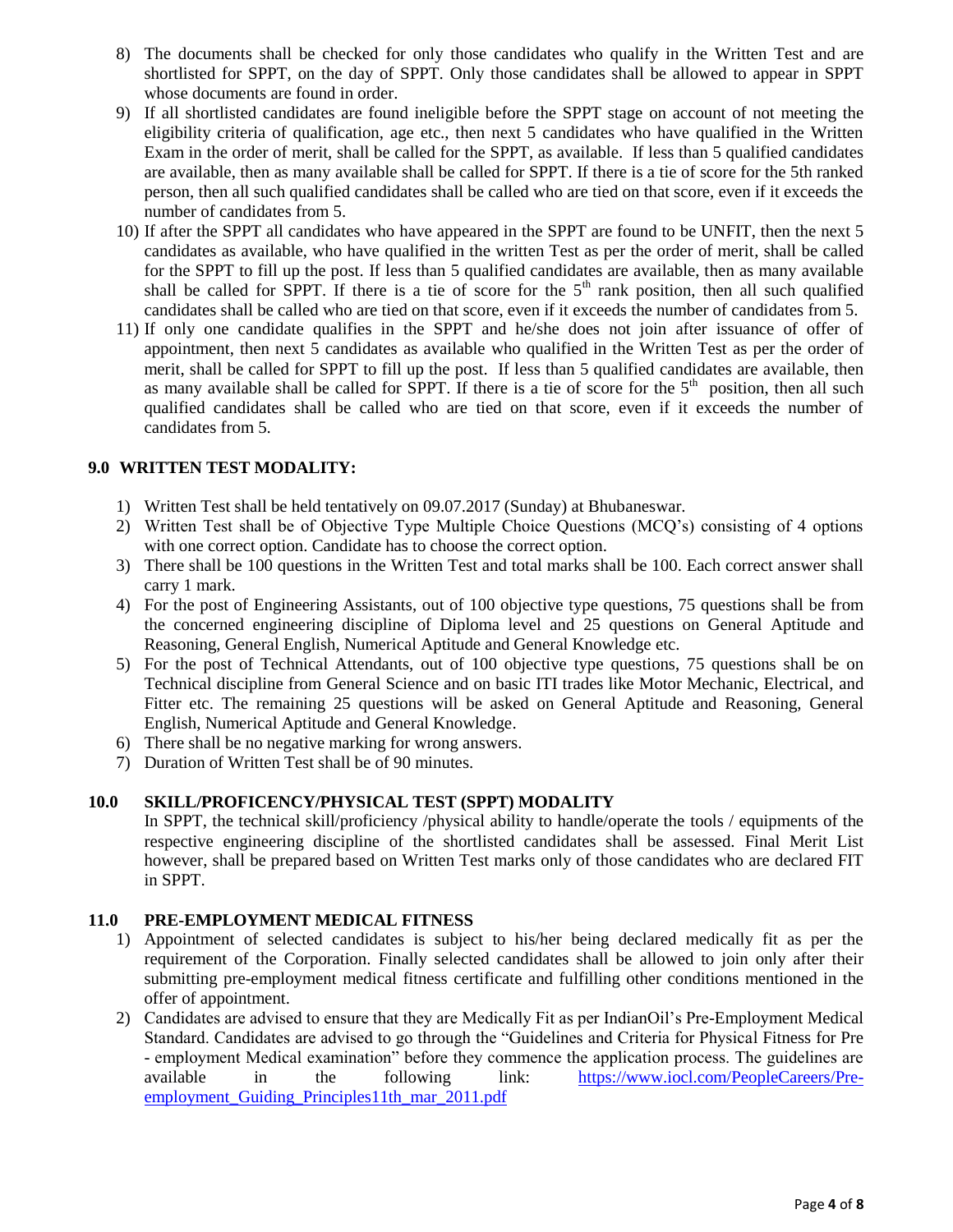# **12.0 VERIFICATION OF DOCUMENTS**

- 1) At the time of initial application through online portal, candidates are not required to submit any document with regard to their qualification, age, category etc. They shall be short-listed for appearing in Written Test purely based on the information furnished by them in online portal.
- 2) Candidates are, therefore, advised to furnish the correct information about their qualification, age, category, including pursuing any higher qualification or are having any higher qualification.
- 3) During document verification before the SPPT or at any stage of selection process, in case it is detected that a candidate does not fulfil the eligibility norms and/or that he/she has furnished any incorrect/doctored/false information/certificate/documents or has suppressed any material fact(s) or is unable to produce original documents or possesses higher qualification, his/her candidature will stand cancelled.
- 4) The information furnished by the candidate in the online portal with regard to qualification, age, category etc. shall be cross-checked from the original documents of the candidates on the day of SPPT. Only those candidates, whose documents are found in order and who are meeting the prescribed eligibility criteria for the post, shall be allowed to appear in SPPT. Candidates possessing higher qualification other than the prescribed qualification for the post shall not be considered. The same has been elaborated at Point no. 13.0., 4a. and 4b below.
- 5) The following original documents along with a self attested copies are required to be furnished at the time of SPPT:
- a. 10th pass/Matriculation certificate issued by the concerned education board as proof of date of birth. No other document will be accepted for verification of date of birth.
- b. SC/ST/OBC certificates of reserved category candidates in the prescribed format issued by the Competent Authority. OBC non-creamy layer status should be valid as on 24.05.2017 and name of caste should fall in the Central list of OBCs. Formats of Certificate are available in the Detailed Notification as well as in [https://plis.indianoilpipelines.in](https://plis.indianoilpipelines.in/) under Downloads section.
- c. For the post of Engineering Assistant : Semester-wise / year-wise mark sheets and Certificate of fulltime Diploma in Engineering in respective Discipline.
- d. For the post of Technical Attendant-I : Candidate should produce final ITI marks sheet indicating marks of all semesters/years and Trade Certificate/National Trade Certificate issued by SCVT/NCVT in any of the Trades mentioned above.
- e. Valid discharge Certificate for Ex-servicemen candidates
- f. Any other certificate , if applicable
- **6) Without original documents, candidates shall not be allowed to appear in SPPT.**
- 7) **After checking, original documents shall be returned to the candidates on the same day and only the self-attested copies shall be retained by IOCL. Candidate himself shall be responsible for safe custody of original documents.**

#### **13.0 GENERAL INSTRUCTIONS:**

- 1) Candidates are advised to carefully read the full advertisement for details of eligibility criteria and selection modalities before submission of application.
- 2) Service is transferable to anywhere in India.
- 3) Selected candidate shall be posted in any of the locations within the Region/Unit as per vacancy, depending on the post applied for by the candidate.
- 4) Candidates possessing higher qualification other than the prescribed qualification for the post shall not be considered for the above notified posts and should not apply as their candidature shall not be considered.
- a. For the post of Engineering Assistant (Electrical)/(Mechanical)/(T&I) in Salary Grade-IV, candidates having qualification of *Graduate and above* Degree in Engineering, Degrees of MCA, MBA or its equivalent 2-year Post-Graduate Diploma in Marketing/Finance/Human Resource/MSW/Personnel Management & Industrial Relations, CA/ICWA, Master's Degree in Journalism/Public Relations & Mass Communication, PhD, M.A.(Hindi), MBBS, LL.B. and any other *Graduate and above* professional qualification which is considered as induction level qualification for Officer's post in Indian Oil Corporation Ltd., need not apply as they have higher qualifications than the prescribed induction level qualifications for the advertised posts.
- b. For the post of Technical Attendant in Salary Grade I, in addition to the higher qualifications mentioned at point no. 13.0, 4(a) above, candidates having qualifications of Diploma in Engineering, *Graduation and above* in any discipline, need not apply as they have higher qualifications than the prescribed induction level qualifications for the advertised posts. However, the aforesaid list of higher qualifications mentioned at 13.0 4a and 4b is not exhaustive. Management may determine any other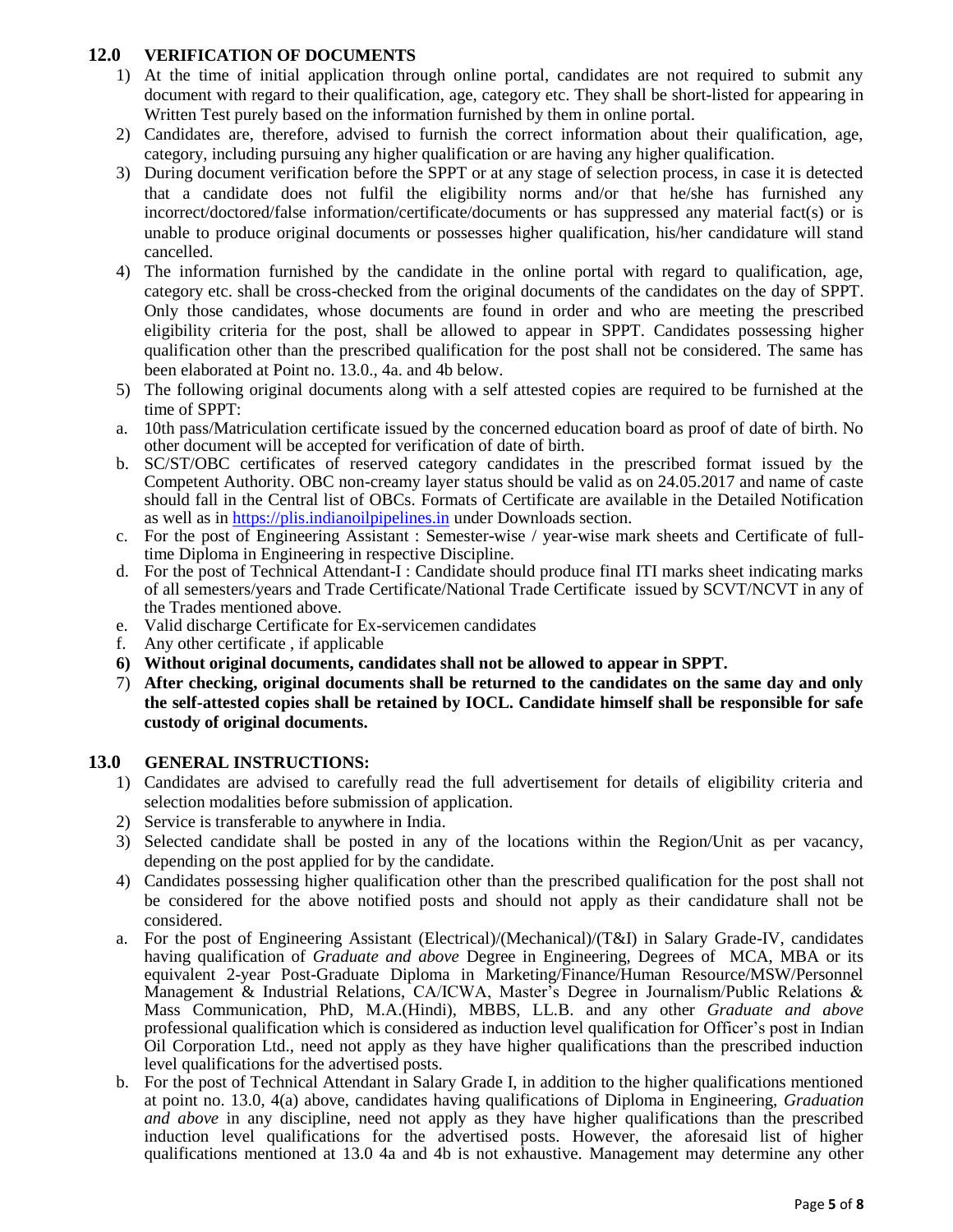qualification as a higher qualification which is/ are not listed at 13.0 4a and 4b . The decision of the management in this regard shall be final and no further enquiry shall be entertained in this respect.

- 5) Candidates, who are pursuing higher qualification (full time course) on the date of final submission of online application but have acquired/completed the same subsequently at the time of Skill/Proficiency/Physical Test (SPPT), shall not be eligible for selection and shall not be allowed to appear for SPPT.
- 6) Candidates with induction level qualification acquired through Distance Learning Mode or Part Time Mode or Correspondence mode shall not be considered.
- 7) Ex-servicemen candidates who, in addition to induction level qualification prescribed for the notified post, possess additional/ higher qualification certificate issued by the Armed Forces during service with them, will be considered for appearing in Written Test and further selection process provided they give a declaration to the effect that he/she will not make any claim for availing any benefit on the basis of additional/ higher qualification certificate issued to him by the Armed Forces.
- 8) Candidates, who are short-listed for Written Test, shall have to download their e-Admit Cards for appearing in the Written Test through online portal only on the notified date. Admit Cards shall not be sent by post.
- **9) Candidates meeting the eligibility criteria can apply online from 24.05.2017 to 13.06.2017 till 18:00 hrs only, at IOCL website [https://plis.indianoilpipelines.in.](https://plis.indianoilpipelines.in/)**
- 10) All the candidates are advised to keep the printout of the online application form for reference for downloading Admit Card from Pipelines Recruitment Portal [https://plis.indianoilpipelines.in.](https://plis.indianoilpipelines.in/) The candidate shall be required to provide his/her Registration Number, password sent to his email/sms, date of birth along with Captcha details for downloading the Admit Card.
- **11) Candidates will be required to carry a Photo ID Proof for the Written Test and SPPT. The original Photo ID shall be checked and verified during the Tests. A self-attested photocopy of the same shall also be collected along with the admit card after the Written Test and SPPT. Valid Photo ID proof like Aadhar Card, PAN Card, Driving license, Voter ID card, Passport etc. shall be accepted. Candidates without valid Photo ID shall not be allowed to appear for the Written Test or SPPT.**
- **12) Short-listed candidates have to bring all original certificates/testimonials/ mark sheets along with a passport size photograph and self-attested copies of certificates/mark sheets for checking on the date of Skill/Proficency/Physical Test (SPPT). The SPPT may be held on the next day after Written Test.**
- 13) SC/ST/OBC (NCL-non-creamy layer) candidates applying for Unreserved (UR) post shall be considered subject to their fulfilling the standards, qualification criteria as applicable to candidates belonging to General category.
- 14) Candidates registered with Local/ State/Special Employment Exchange (s) and meeting the prescribed eligibility criteria, are required to apply through online portal only, failing which their candidature will not be considered.
- **15) Caste/Tribe certificate is to be produced by reserved category candidates in the format prescribed by the Govt. Of India and issued by the Competent Authority at the time of SPPT, if they get shortlisted for it.**
- **16)** For claiming the benefit of OBC category, the candidate should submit a latest OBC certificate in the proforma prescribed by Govt. of India, which would, among others, specifically mention that the candidate does not belong to the persons/sections (creamy layer) as mentioned in column 3 of the schedule to the Department of Personnel & Training, Government of India OM No. 36012/22/93- Estt.(SCT) dated 08.09.1993. Candidates belonging to OBC category but falling in creamy layer are not entitled to OBC reservation benefits. Further, name of OBC caste mentioned in the certificate should fall in the central list of OBCs of the respective State and non-creamy layer status should be valid as on 24.05.2017.
- **17) Candidates can apply for one Post Code ONLY. Further, only one mobile number and one email ID can be used for applying for the post. The same mobile number and email ID cannot be used by any other candidate for filling online application for this notification.**
- 18) Wherever CGPA/OGPA or Letter Grade is awarded in the Diploma/ Degree/ITI examination, its equivalent aggregate percentage of marks must be indicated in the Online Application Form as per the norms adopted by University/ Institute. The supporting document should also be produced at the time of SPPT in case the candidate gets shortlisted for SPPT.
- 19) The candidature of the applicant would be provisional and subject to subsequent verification of certificates/testimonials. In case it is detected at any stage of selection or thereafter, that a candidate does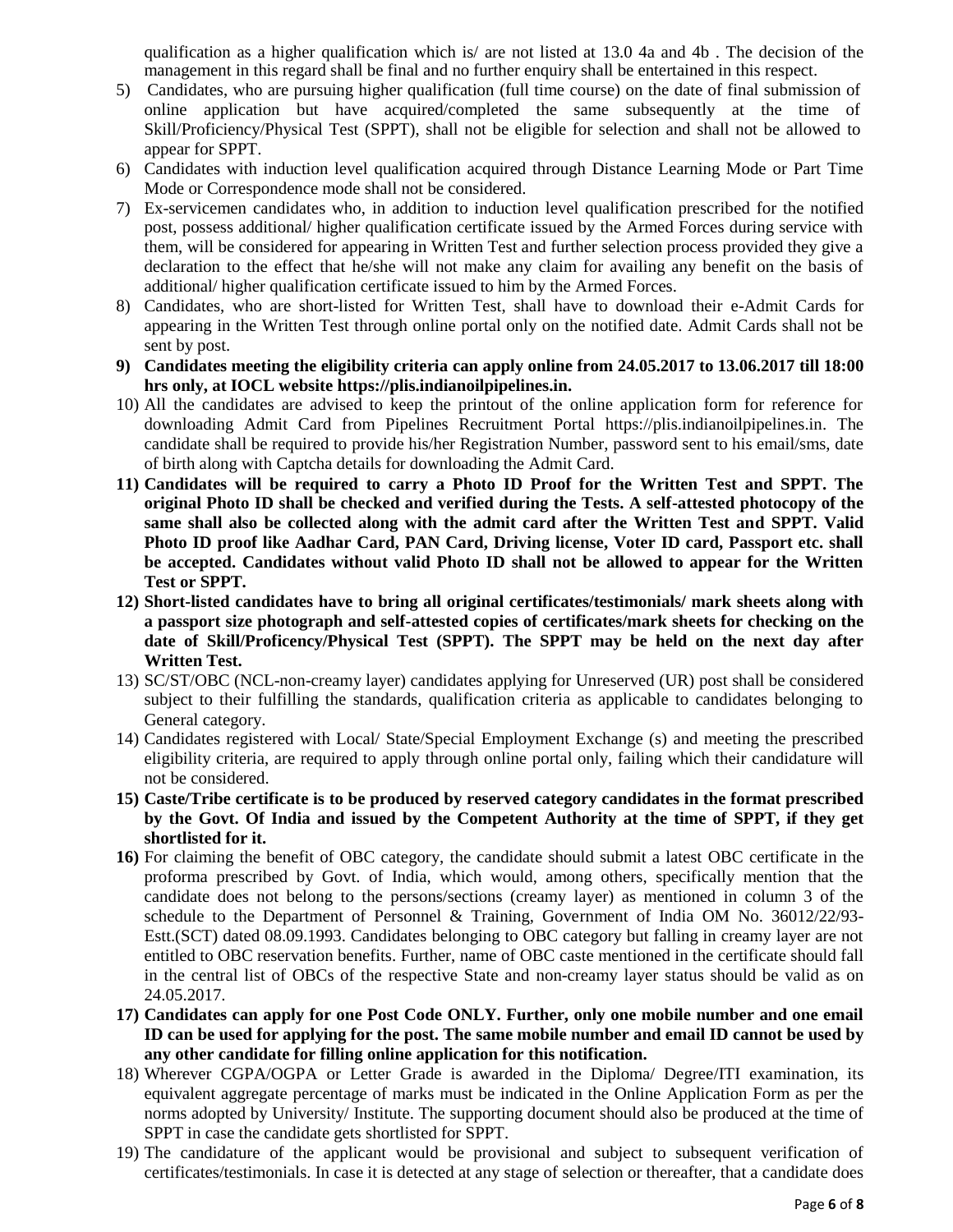not fulfil the eligibility norms and/or that he/she has furnished any incorrect/doctored/false information/certificate/documents or has suppressed any material fact(s), then the same shall amount to misrepresentation/ fraud and his/her candidature will stand cancelled. If any of these shortcomings is/are detected even after appointment, his /her appointment shall be terminated at any time, as per rules of the Corporation.

- 20) The decision of Management will be final and binding on all candidates on all matters relating to eligibility, acceptance or rejection of the applications, mode of selection, cancellation of the selection process either in part or full, higher qualification etc. No correspondence will be entertained in this regard. Filling up of the vacancies is solely at the discretion of the management based on suitability of candidates and no claim will arise for selection, if some of these vacancies are not filled due to unsuitability / insufficient number of candidates or due to some administrative reasons.
- 21) Incomplete application(s) will not be considered. Applications/Registration which are incomplete or not fulfilling the eligibility criteria shall not be considered "Eligible" and treated as "Rejected".
- 22) Canvassing of any kind shall disqualify the candidate.
- 23) Mere selection in written examination or SPPT or empanelment after the selection process shall not confer any right of appointment to the applicants.
- 24) Candidates employed in Government/Semi government/Public Sector Organization must send their application through proper channel or produce "No Objection Certificate" at the time of appearing in the SPPT. In case the candidate fails to do so, his/her candidature will not be considered.
- 25) The candidates will have the option to appear for Written Test/SPPT either in Hindi or English.
- 26) All disputes would be subject to jurisdiction of Cuttuck High Court.

# **14.0 REQUIREMENT BEFORE FILLING ON-LINE APPLICATION FORM**

- 1) The candidate must have an active email ID and Mobile Number which must be valid for at least next one year.
- 2) The candidate should have scanned copy of colour photograph **(Size: between 20-50 KB in JPG Format)** and signature i**n black ink (Size: between 10-30 KB in JPG Format)** etc. ready before starting to fill in the application.
- 3) The candidate must ascertain the correctness of all information before filling in the Online Application Form and its final submission.
- 4) The candidate shall be wholly/exclusively responsible for the information provided in his/her online application form.
- 5) After successfully applying/registration of Online Application(including payment of fees for General and OBC candidates), the candidate must take a print out of the filled-in online application for future reference.

#### **15.0 HOW TO APPLY**

- 1) Candidates meeting the above prescribed eligibility criteria should visit IOCL Pipelines recruitment portal at [https://plis.indianoilpipelines.in](https://plis.indianoilpipelines.in/)
- 2) Candidates are advised to follow the procedure mentioned in above recruitment portal. In case of any difficulty with respect to filling online application or making online payment, please refer to FAQ/How to apply options available in the portal.
- **3) The portal for submitting online application will be operative from 24.05.2017 till 1800 hrs of 13.06.2017 only.**
- **4) Paper based applications will NOT be accepted.**
- **5)** Queries, if any, may be addressed to the e-mail **serplrecruitment@indianoil.in**

Applicants may kindly note that only such queries which are relevant to this advertisement and have not been addressed in the above advertisement shall be replied to.

#### **16.0 IMPORTANT DATES**

| Date of opening of online application and publishing of detailed    | 24.05.2017                        |
|---------------------------------------------------------------------|-----------------------------------|
| website notification on IOCL Website                                |                                   |
| Last date of submission of online application (including payment of | $13.06.2017$ till 18:00 hrs       |
| application fee of Rs. 100/- for General and OBC candidates)        |                                   |
| Tentative date of downloading online admit card                     | From 23.06.2017 till 08:00 hrs of |